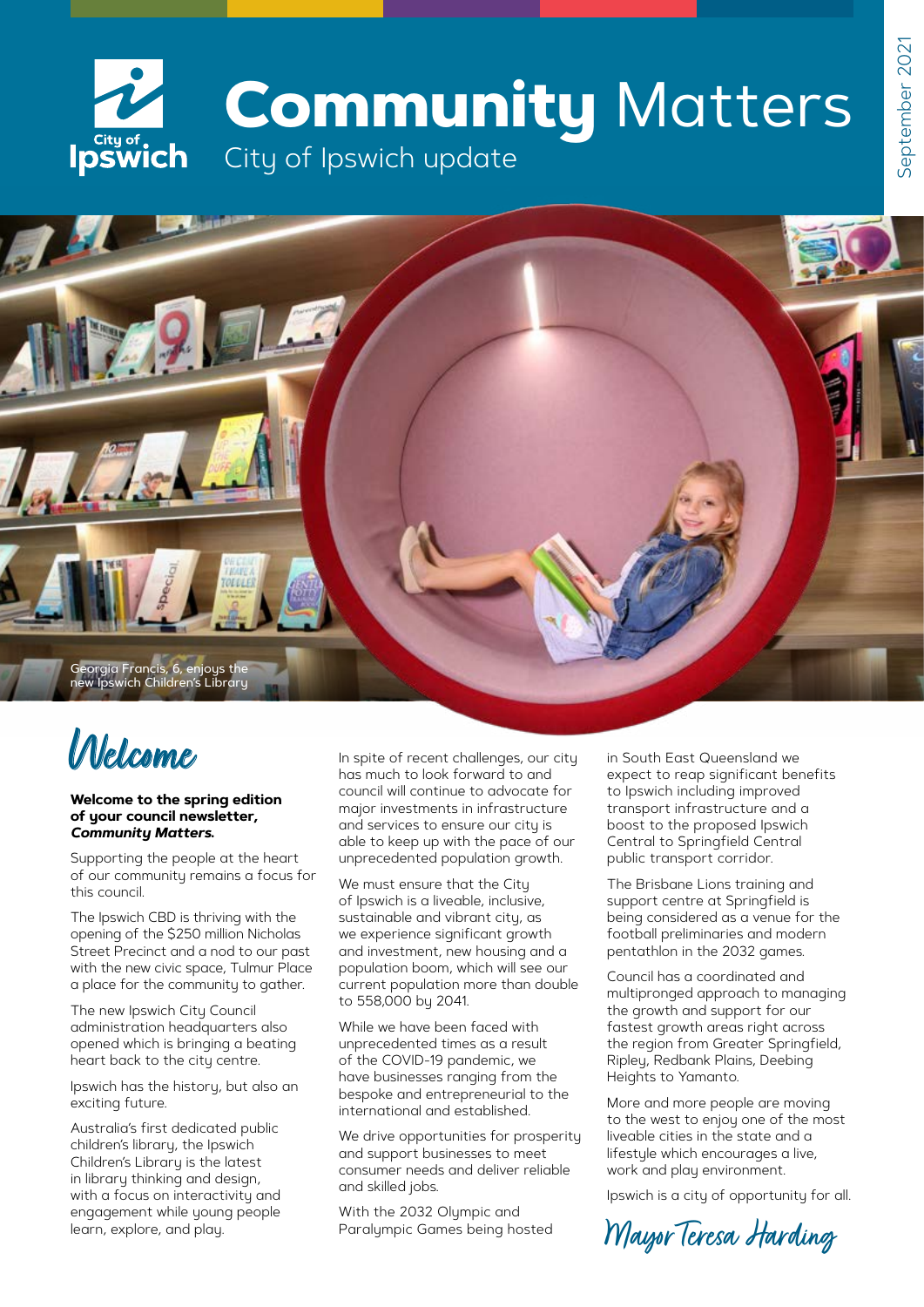# **City-wide** Update **Ipswich** Mayor Teresa Harding

### **MOWING, THERE'S A MAP FOR THAT**

**In a Queensland first, Ipswich City Council has launched an interactive mowing map to give residents greater access to council services.**

Council spends more than \$5 million a year on mowing and in its 2021–2022 budget announced it would spend an extra \$550,000 on mowing costs over the next year following last summer's unprecedented wet weather which saw grass grow quickly.

Now, council has made an interactive mowing schedule available as part of its website. The colour-coded mapping system is used to tell residents when and where to expect council's mowing services.

Mayor Teresa Harding said council had listened to the community.

"We know this is an important issue for residents, council has taken this proactive step in response to the Ipswich community," Mayor Harding said.

For further information on the mowing map: [Maps.ipswich.qld.gov.au/mowing](http://Maps.ipswich.qld.gov.au/mowing)

### **RESHAPING WASTE REDUCTION AND RECYCLING IN IPSWICH**

**A bold plan aimed at proactively managing the city's waste and recycling challenges for the decade ahead has been adopted by Ipswich City Council.**

In 2018, China enacted its National Sword Policy, banning the import of most plastics and other materials bound for that nation's recycling processors.

In response to this major shift the federal and state governments have placed resource recovery targets to reduce landfill on local government. To address this challenge and other waste initiatives, council has adopted the Resource Recovery Strategy and an associated Implementation Plan.

It includes initiatives like a trial of food organics and garden organic (FOGO) waste collection (read more on page 6) with a view to citywide implementation, and a greater emphasis on separating recycling out of 'red top' bins.

The current council has sought to address many years of inaction to effectively manage the city's burgeoning waste management issues and plans to bring in modern



and forward-looking practices in Ipswich.

The strategy has four pillars that will be actioned over the next 10 years:

- Expand the core collection service to include a food organics garden organics (FOGO) bin for all eligible Ipswich residents
- Optimise the city's co-mingled recycling service including reintroduction of glass to the yellow-lid recycling bin
- Provide for a suitable kerbside collection service where household waste demands are satisfied, and valuable resources are recovered
- Have fit-for-purpose waste and resource recovery infrastructure that meets the needs of a growing city.

### **REVITALISING ROADS**

**Ipswich roads are being revitalised with a \$26.6 million spend from council focusing on all suburbs.**

As part of the 2021-2022 Annual Plan and budget, council has allocated \$4.6 million to maintain rural roads and \$22 million for kerbing and channelling.

Mayor Teresa Harding said \$500,000 would be spent on unmaintained gravel roads and an additional \$686,000 on gravel roads in the next financial year.

Council has outlined the following projects in the three-year capital program:

- Waters Road, Calvert -FY22 \$300,000 to upgrade from an existing unmaintained, unformed gravel road to a maintained gravel road standard
- Borallon Station Road -FY22 \$200,000 for design and FY23 \$1.4 million for construction
- Grandchester Mt Mort Road -FY22 \$150,000 for design.

The kerb and channel program is expected to be rolled out over the next three years. There will be around \$15 million spent in Ipswich's older and established suburbs.

The following new projects are proposed for roll out in the first 12 months of the program:

- Hill Street (Mary Street to High Street), Blackstone, \$845,000
- **Springall Street (McGill Street** to Charlotte Street), Basin Pocket, \$275,000
- Gladstone Road (Ferret Street to William Street West), Sadliers Crossing, \$125,000.

For more information about the 2021-2022 Budget visit **[Ipswich.qld.gov.au/budget](http://Ipswich.qld.gov.au/budget)**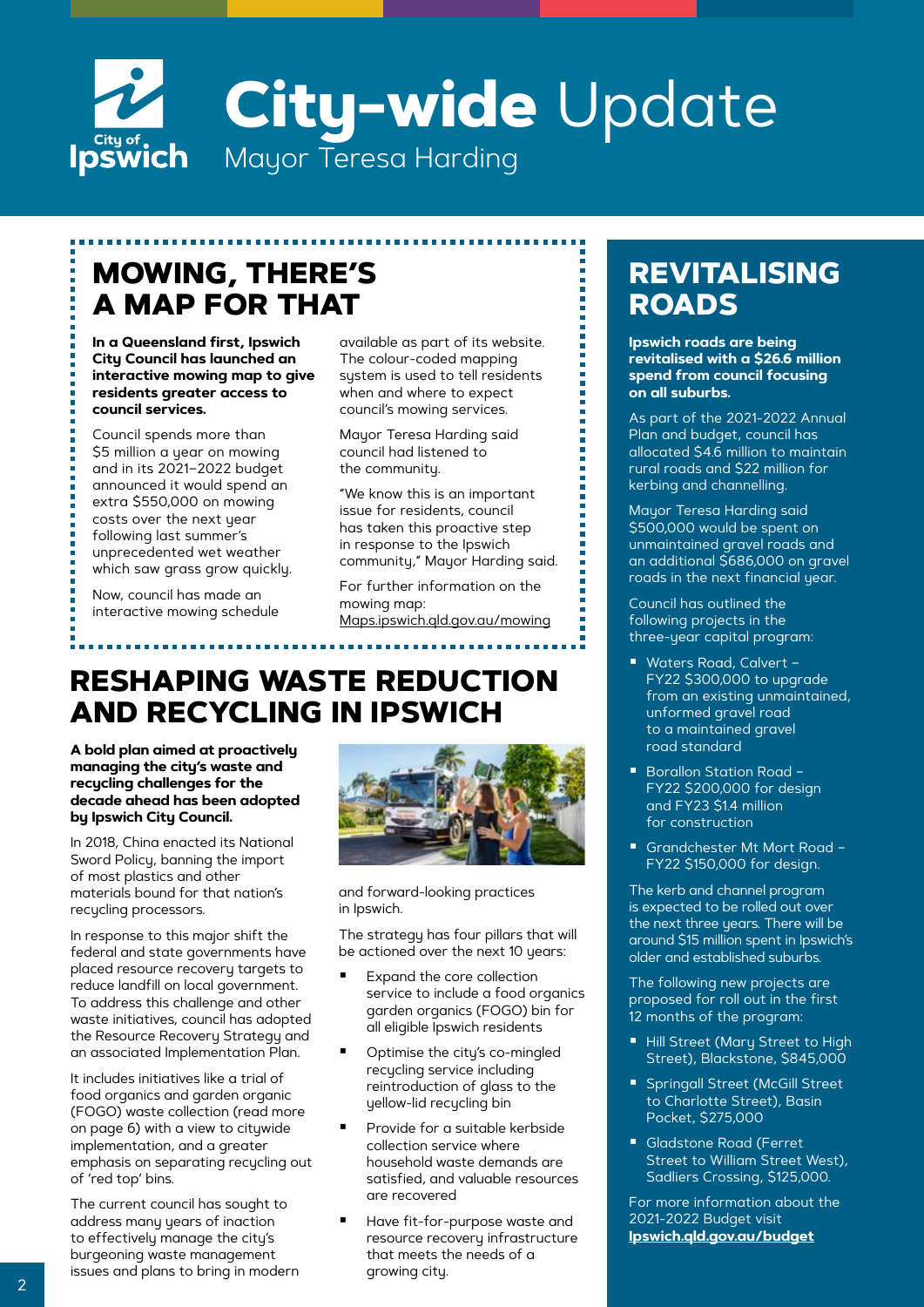**Spanning an area of 1,090 square kilometres, Ipswich is home to more than 232,930 residents and counting making it the fastest-growing city in Queensland.**



### **ADVOCATING FOR IPSWICH**

**Ipswich City Council is ramping up engagement with State and Federal governments to advocate for the city's most critical regionally significant projects that will transform the whole of Ipswich.** 

Ipswich is the fastest growing region in Queensland and will welcome an additional 330,000 people over the next 20 years.

The Ipswich region needs investment to address gaps in social and transport infrastructure to support social opportunity, economic development and liveability.

The 25km Ipswich to Springfield Central Public Transport Corridor is council's foremost priority to address transport inequality in its key growth corridors.

It will service existing communities and an estimated 70 per cent of future regional population growth.

An additional \$10m is needed to achieve shovel-ready status. In the short term, \$1m of federal funding is needed towards the Options Analysis to supplement the committed \$1.5m of joint state and council funding.

To unlock the Ipswich CBD, a second river crossing is needed to divert 13,300 non-essential vehicles and provide network capacity to support population growth.

Council has funded pre-investment planning to date, and \$2.5m of government support is needed to progress to shovel-ready status.

Council is also advocating for upgrades to the Cunningham Highway Amberley intersection and Warrego Highway Mt Crosby Interchange. The 2032 Olympics provides an opportunity to secure long-term legacy and council is advocating to all levels of government for investment that will support our future population of 558,000 people by 2041.

The under-construction Brisbane Lions training and support centre at Springfield Central is being considered as the venue for the football preliminaries and modern pentathlon in the 2032 Games.

Ipswich City Council will continue to lobby both the State and Federal governments for the \$2.5m needed to finalise planning of the North Ipswich Sport and Entertainment Precinct, towards a Townsvillestadium style revitalisation of North Ipswich Reserve.

This project would boost Ipswich's capability to host events during the 2032 Olympics.

To seize the window of opportunity presented by the 2032 Olympics and upcoming Federal Election, council is finalising its tactical advocacy approach to secure investment in Ipswich's future.

Council is ready to work with all levels of government to ensure that outcomes are delivered for the people of Ipswich.

# **CONTACT DETAILS**

**Mayor Teresa Harding Phone** (07) 3810 6011 **Email** [mayor@ipswich.qld.gov.au](mailto:mayor@ipswich.qld.gov.au) **F** [TeresaHardingIpswich](https://www.facebook.com/TeresaHardingIpswich)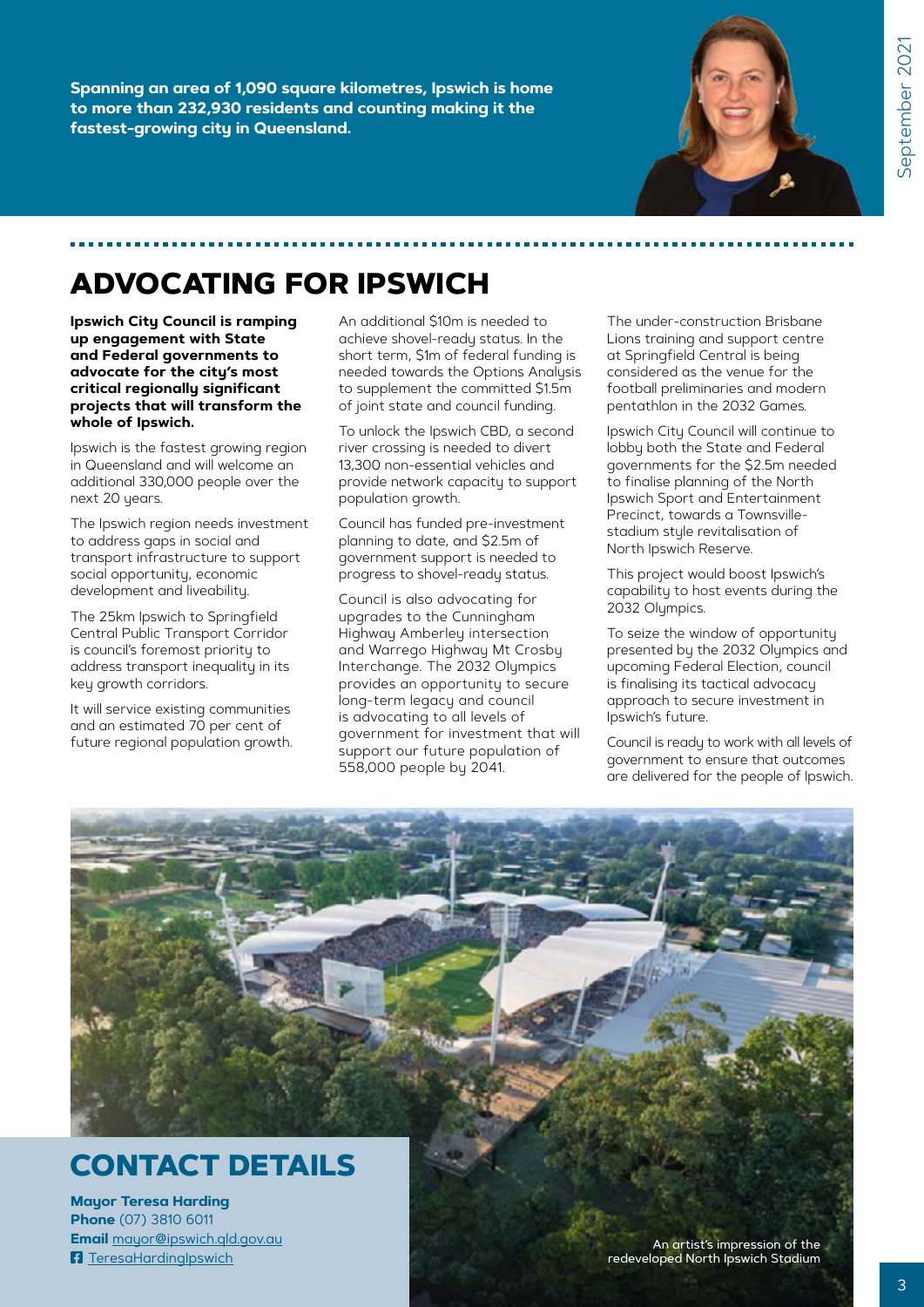

## **INLAND RAIL UPDATE**

**responded to the Environmental Impact Statement (EIS) for the 47-kilometre Helidon to Calvert section of the \$5 billion Inland Rail Project.**

The response highlighted the impacts on traffic and road safety of new level crossings, and risks regarding emergency management, noise and native flora and fauna among other issues in its submission to the Australian Rail Track Corporation (ARTC).

Council unanimously adopted the submission at a meeting in July.

Council consulted with the Office of the Coordinator General, and other impacted councils, including Scenic Rim, Lockuer Valley and Toowoomba, Transport and Main Roads, and the Australian Department of Infrastructure in preparing the submission.

Council adopted a response to the EIS for the 53-kilometre Calvert to Kaguru section in March, highlighting the need for more information on traffic impacts and monitoring of air and water quality during the section's construction and operation.

View council's submissions at [Ipswich.qld.gov.au/inlandrail](http://Ipswich.qld.gov.au/inlandrail) 

### **CENTRE DELIVERS FOR COMMUNITY**

**The Redbank Plains Community Centre celebrated its third birthday this year and in a short period of time it has forged a strong connection with the community and continues to make a difference in the lives of the most marginalised.**

Managed by Multicultural Australia, the centre is run with the vision of providing a welcoming, safe, and inclusive space for everyone and to make a meaningful impact to the Redbank Plains community.

The services it provides include: youth support, playgrounds, multicultural lunches, financial counselling, community morning teas, photography groups, English classes and more. There is a monthly activity calendar which is regularly updated on the Redbank Plains Community Centre Facebook page.

"The centre also hosts support programs including children's health clinics and antenatal clinics, learner driver programs, immunisation clinics, library programs," Division 1 Councillor Sheila Ireland said.



"Sisterhood and Man Up programs, which are also run at the centre, provide support for men and women to overcome domestic violence and substance abuse, as well as deal with mental health concerns," Division 1 Councillor Jacob Madsen said.

The centre is an initiative of the Ipswich City Council and the Queensland State Government.

### **DELIVERING Ipswich City Council has Council consulted with the Office FOR OUR CITY**

**In addition to city-wide investment in assets and services, the 2021–2022 council budget includes \$7.73m in capital for important projects in Division 1.**

Many of these investments will also support local businesses and employment. Highlights for Division 1 include:

- Over \$4m in asset rehabilitation, including:
	- > Nearly \$1.5m in bridge, culvert and kerb and channel upgrades, including:
		- » \$786,000 in kerb and channel upgrades, including \$480,000 at Kirton Street and \$266,000 at Laurel Street
	- > \$1.691m in sealed road rehabilitation, such as repairs and resurfacing (with \$1.156m dedicated to South Station Road A and B)
- \$845,000 in drainage works at Hill Street
- S850,000 sports facility upgrades, including: Redbank Plains Recreational Reserve, sport field lights
- \$1m in Redbank Plains youth recreation and skate area
- \$738,000 in local park upgrades, including:
	- > \$418,000 for Hardings Paddock visitor hut and Infrastructure
	- > \$200,000 multiple projects at White Rock, Spring Mountain
- **5525,000 in environmental and** waterway protection projects, including erosion prevention.

For more information about the 2021-2022 budget visit **[Ipswich.qld.gov.au/budget](http://Ipswich.qld.gov.au/budget)**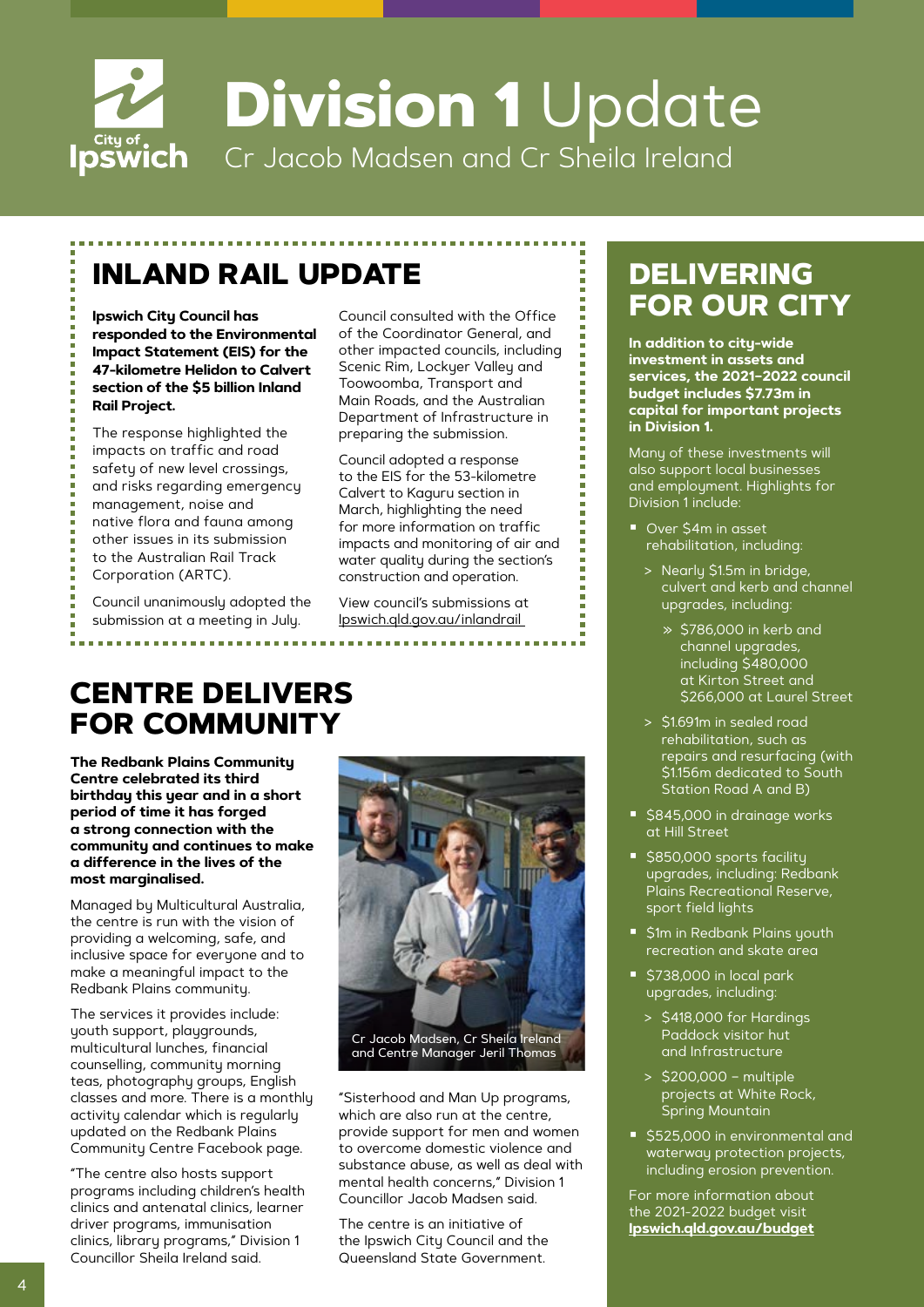**Division 1 stretches from Mt Mort in the west to White Rock in the east and includes Blackstone, Calvert, Deebing Heights, Ebenezer, Flinders View, Goolman, Grandchester, Jeebropilly, Lower Mount Walker, Mount Forbes, Mount Walker West, Mutdapilly, Peak Crossing, Purga, Raceview, Redbank Plains, Ripley, South Ripley, Swanbank and Willowbank.**



### **IN BRIEF**

#### **Road upgrade**

Council boosted its commitment to delivering safe and functional rural roads by 40 per cent on last year's budget. Council has committed \$300,000 to upgrading Waters Road at Calvert from an existing unmaintained road to a maintained standard. It's a road that is heavily used by the local community and works will be programmed to improve the usability of the road.

#### **Be healthy and active**

The warmer months are a great time to get outside and be active. A range of free and low-cost sessions including activities such as walking, running, Zumba, yoga, Tai Chi and more are held across the region as part of council's Active and Healthy program. For a full calendar of sessions, visit [Ipswich.qld.gov.au](http://Ipswich.qld.gov.au) and search for 'active and healthy'.

#### **Councillors coming to you**

Ipswich City Councillors are coming to you, in your community regularly throughout the year as part of a commitment to engaging the community. Community Matters catch-ups offer an opportunity to discuss important issues in your area, provide feedback on projects and have a say about community engagement initiatives council is undertaking. To find out more head to **[Ipswich.qld.gov.au/](http://Ipswich.qld.gov.au/communitymatters)** [communitymatters](http://Ipswich.qld.gov.au/communitymatters)

### **NEW PLAYGROUNDS READY FOR FUN AT REDBANK PLAINS**

**Ipswich City Council has completed works to both Gumleaf Park and Redbank Plains Recreation Reserve.**

The Redbank Plains Recreation Reserve playground received a \$2 million extension to the children's playground, with new equipment tailored to Ipswich's youngest residents.

The Redbank Plains Recreation Reserve playground works were jointly funded by council and the State Government under the COVID Works for Queensland program, with the State Government contributing \$1.8 million.

Gumleaf Park works included a new two-meter wide footpath, new timber bollards, park furniture, landscaping, lighting and new play equipment.

Division 1 Councillor Jacob Madsen said the works to both playgrounds would benefit the many young families in our community.

"I'd like to thank the State Government for stimulating the local economy by investing in community infrastructure that gives local families a safe place to come and play," Cr Madsen said.

"I welcome residents to come and see these new parks and bring their children to try out the upgraded play equipment."

Division 1 Councillor Sheila Ireland said the parks are not only safer but also lighter and brighter than ever.

"The park not only looks great, but the new shelter lighting should address some of the community safety concerns," Cr Sheila Ireland said.

"The new pathways, lighting, brand new toilet block and upgrade to the extension to the existing car park at Redbank Plains Recreation Reserve not only improves the look and feel of the park but also makes it accessible."



### **CONTACT DETAILS**

**Cr Sheila Ireland Phone** (07) 3810 8190 **Mob** 0499 015 883 **Email** [sheila.ireland@ipswich.qld.gov.au](mailto:sheila.ireland@ipswich.qld.gov.au) **F** [sheilairelanddivision1](https://www.facebook.com/sheilairelanddivision1)

**Cr Jacob Madsen Phone** (07) 3810 8191 **Mob** 0499 015 031 **Email** [jacob.madsen@ipswich.qld.gov.au](mailto:jacob.madsen@ipswich.qld.gov.au) **F**a criacobmadsen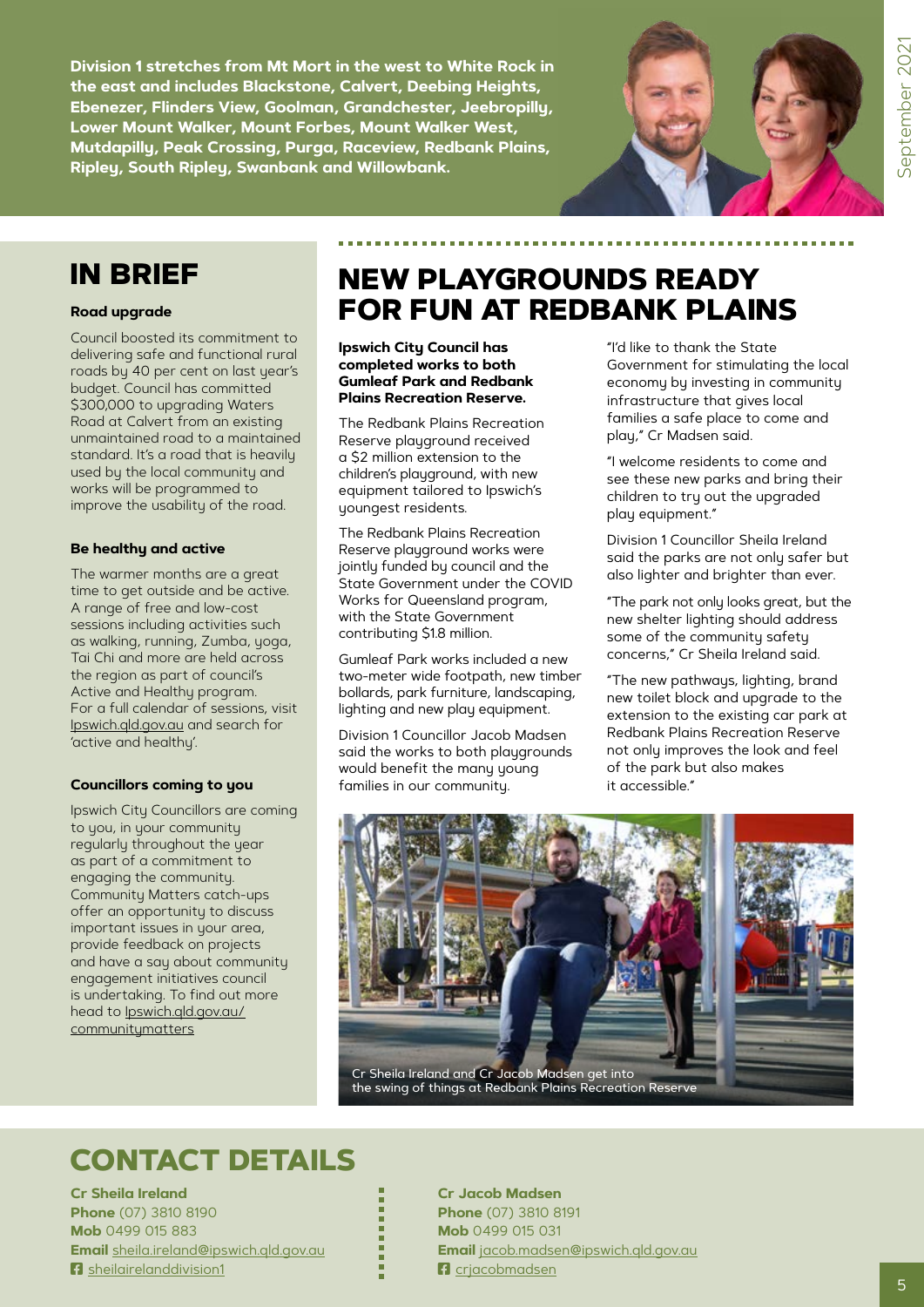

# **ROAD PROJECTS ON TRACK**

**are taking shape in Division 2 – the Springfield Parkway/ Springfield Greenbank Arterial duplication and stage 3 of the Redbank Plains Road upgrade.**

Division 2 Councillor Paul Tully said work to duplicate the Opossum Creek Bridge as part of the Springfield Parkway/ Springfield Greenbank Arterial project was progressing well. This is jointly funded by Ipswich City Council and the Australian Government through the Roads to Recovery Program.

"Council went to tender in late July for a principal contractor – the preferred bid will be

presented to council for approval in November," Cr Tully said.

"In the new year residents can expect to see roadworks kicking off in earnest on the Springfield Greenbank Arterial from Sinnathamby Boulevard to Springfield Parkway."

Division 2 Councillor and Deputy Mayor Nicole Jonic said with Jansen Street extension works complete, the project team working on Redbank Plains Road upgrade would now turn its attention to main works.

"Service relocations are happening and the team is gearing up for road works to start early in the new year," Cr Jonic said.

### **FORGET FOMO, IT'S ALL ABOUT FOGO**

**What is FOGO?** It stands for Food Organics, Garden Organics – and it's basically composting.

Deputy Mayor and Councillor Nicole Jonic would like to thank residents in Bellbird Park and Raceview who are participating in the FOGO trial. You are doing your bit to help our environment.

Ipswich households combined throw away the same amount of food as approximately 100 Boeing C-17 Globemaster III aircrafts. That's a lot of food waste that could be composted to enrich our soils.

#### **Why do we need to change?**

Currently, organics in your general bin are going straight to landfill which contributes to 13 million tonnes of Greenhouse emissions in Australia, while contributing to leachates and toxins that can seep from under landfill sites and contaminate groundwater, creeks and rivers.

**What can FOGO?** Food scraps and leftovers, meat scraps and bones, garden waste, dairy products, used paper towel and tissues, shredded



and soiled paper (even pizza boxes), pet waste and animal manure, Australian certified compostable bin liners (look for the seeding logo).

**Did you know?** The Federal and State Governments have set targets for councils to rollout FOGO by 2023, and the State Government wants a 55 per cent reduction in organics going to landfill by 2025.

### **BUDGET FUNDS Two major road projects** presented to council for approval **Fig. 10 DES**

**In addition to city-wide investment in assets and services, the 2021–2022 council budget includes nearly \$20m in capital for many important projects in Division 2.** 

This includes significant funding for council's capital strategy to help ensure Ipswich builds and maintains high quality infrastructure.

This includes smaller projects such as a \$75,000 upgrade to Richardson Park, Goodna, including a playground, through to strategically important multimillion dollar road projects.

Highlights for Division 2 in the 2021–2022 council budget include:

- S16.5m road projects, including Queen/Albert Street, Springfield Greenbank Arterial and Springfield Parkway and Springfield – Greenbank Arterial, including:
	- > \$1.4m road safety and operations – Brisbane, Old Logan, Addison and Cairns Roads
	- > \$471,000 kerb and channel upgrades
- **51.836m sport facilities** upgrade to Atlantic Drive Sporting Complex – Sport Field and Lighting, Springfield
- S430,000 street furniture upgrades at Trevor Street, Bellbird Park
- $\overline{\phantom{a}}$  \$361,000 parks, sports and environmental projects, including:
	- > \$137,000 waterway rehabilitation in Woogaroo Creek
	- > \$108,000 Springfield Central Sports Complex.

For more information about the 2021–2022 budget visit **[Ipswich.qld.gov.au/budget](http://Ipswich.qld.gov.au/budget)**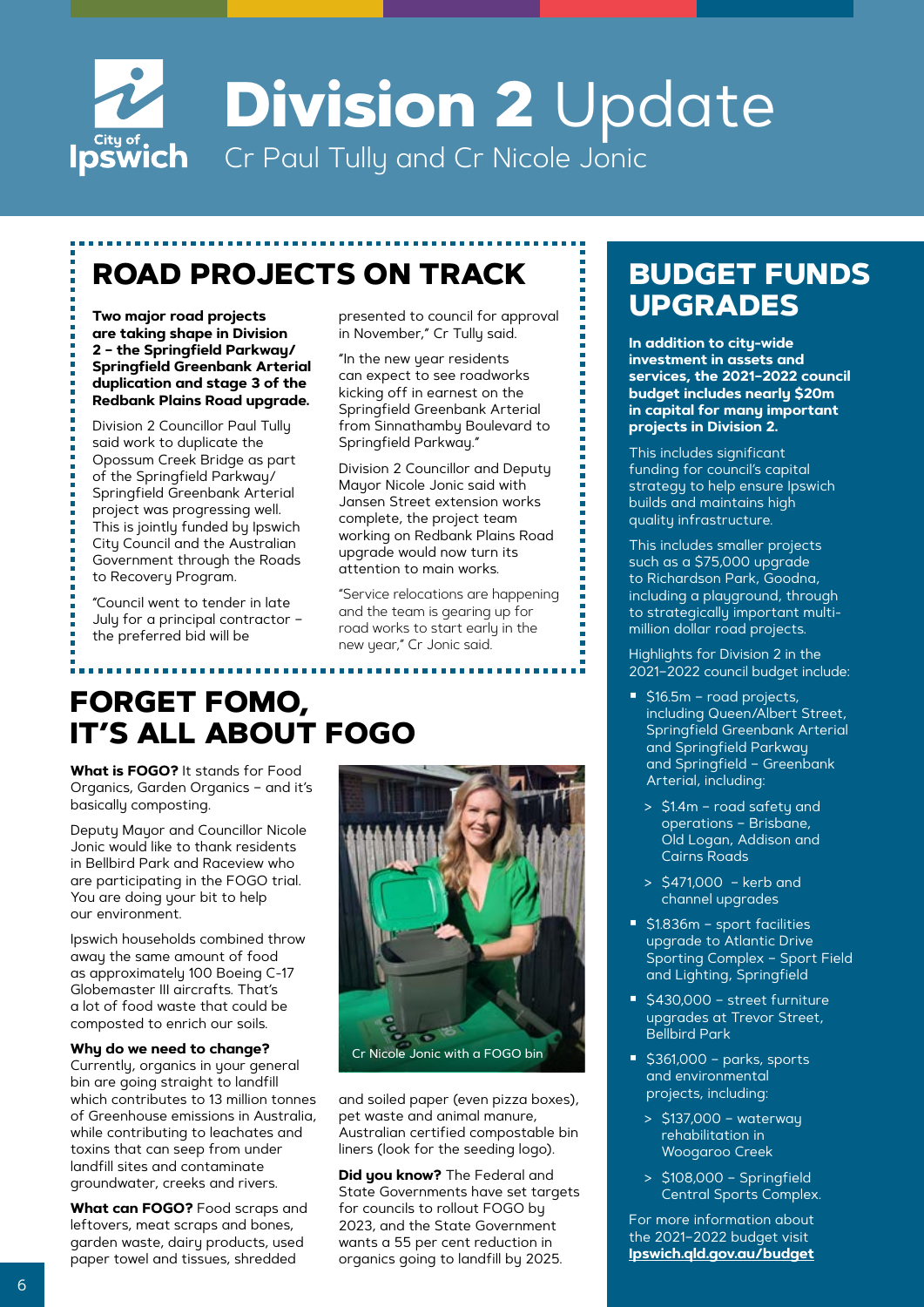**Division 2 stretches from Gailes in the north to Spring Mountain in the south, and includes Augustine Heights, Bellbird Park, Brookwater, Camira, Goodna, Springfield and more.** 



### **IN BRIEF**

#### **Community ideas sought**

Ipswich residents are being called on to share what community facilities they want to see as council moves to protect and enhance the city's lifestyle amid state-leading growth. Council plays a leading role in planning for and investing in facilities such as libraries, art galleries and community centres. To help shape the future of these services, visit [Shapeyouripswich.com.au](http://Shapeyouripswich.com.au) by 17 October.

#### **Give graffiti the flick**

Ipswich City Council is committed to the rapid removal of graffiti throughout the city. If your property has been targeted by graffiti, a free removal kit is available and can be collected from council's customer service centre and the Ipswich Visitor Information Centre at Queens Park. A graffiti removal trailer is also available free of charge. For more information phone 3810 6666 or visit [Ipswich.qld.gov.au](http://Ipswich.qld.gov.au)

#### **Councillor catch-ups**

Ipswich City Councillors are coming to you, in your community regularly throughout the year as part of a commitment to engaging the community. Community Matters catch-ups offer an opportunity to discuss important issues in your area, provide feedback on projects and have a say about community engagement initiatives council is undertaking. To find out more head to [Ipswich.qld.gov.au/](http://Ipswich.qld.gov.au/communitymatters) [communitymatters](http://Ipswich.qld.gov.au/communitymatters)

### **'PAINTING' THE TOWN PURPLE**

**Goodna's reputation as a jacaranda tree hotspot will continue for generations to come with council recently planting 100 new trees in the suburb.**

The trees were planted at Evan Marginson Park, Kippen Park, Leslie Park, Warren Park and Richardson Park near the Goodna boat ramp.

Division 2 Councillor Deputy Mayor Nicole Jonic said the new plantings replaced trees previously removed due to storm damage and ill health.

"Goodna is well renowned for its jacaranda trees and I'm thrilled to see these trees planted across our local parks," Cr Jonic said.

"As well as replacing removed trees, new trees were planted around Goodna area to enhance the suburb's already iconic jacaranda precinct."

Division 2 Councillor Paul Tully said Goodna's association with jacaranda trees stretched back to the Great Depression.

"The original trees which the suburb is well-known for were planted by work gangs in 1932 and many have stood the test of time, enduring three major floods – in 1955, 1974 and 2011.

"It's hard to imagine the work gangs who planted these trees would have expected at the time that their efforts would still be brightening up our community all these decades on.

"Just as those trees planted in 1932, I'm sure these new trees planted throughout the Brisbane Terrace precinct will stand as a testament to the resilience and strength of Goodna's community spirit for many years to come."



### **CONTACT DETAILS**

**Cr Paul Tully Phone** (07) 3810 8192 **Email** [paul.tully@ipswich.qld.gov.au](mailto:paul.tully@ipswich.qld.gov.au) **R** PaulGTullu

**Cr Nicole Jonic Phone** (07) 3810 8193 **Email** [nicole.jonic@ipswich.qld.gov.au](mailto:nicole.jonic@ipswich.qld.gov.au) **F**a [NicoleJonicDiv2](https://www.facebook.com/NicoleJonicDiv2)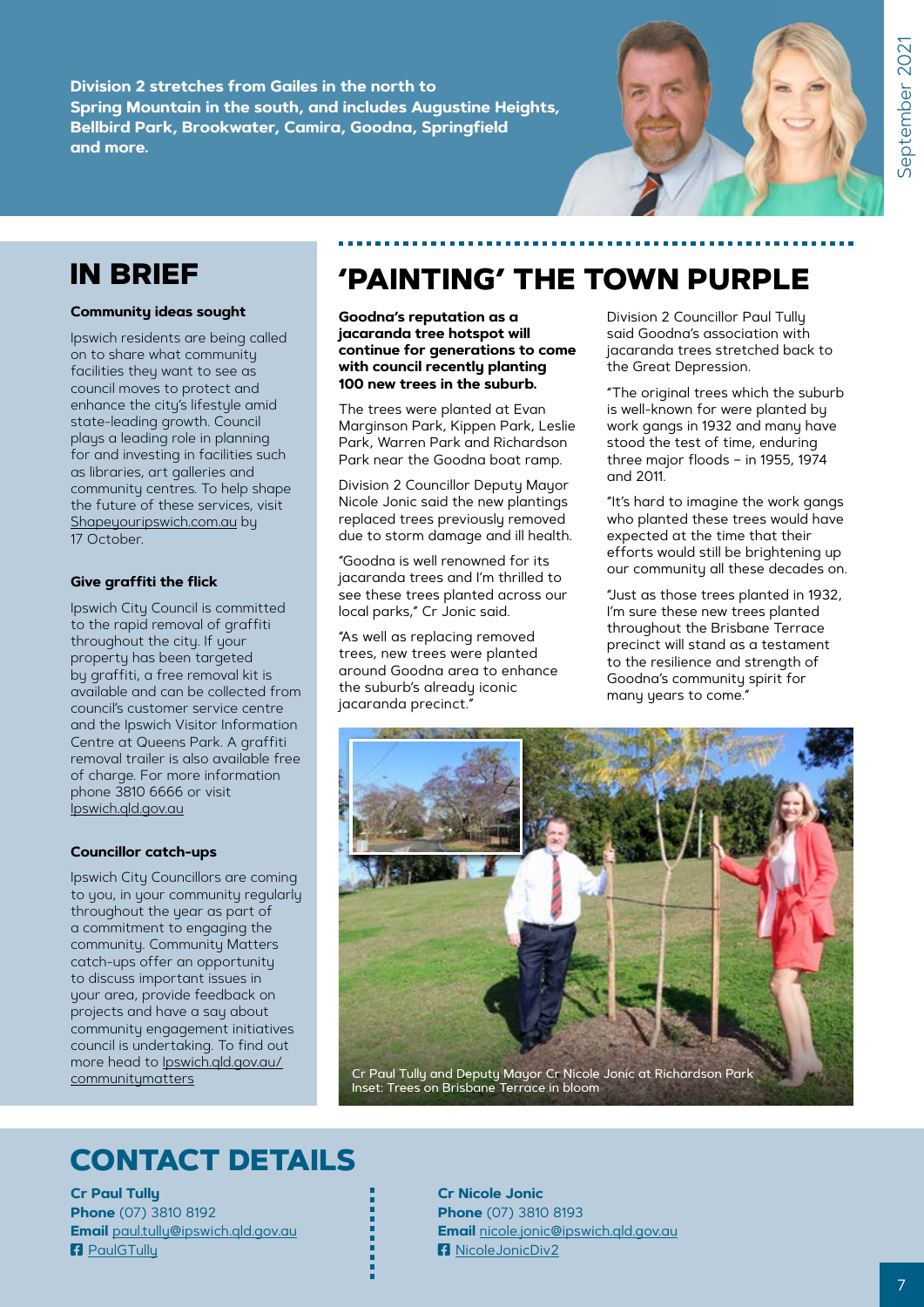

# **SUPPORTING OUR COMMUNITY**

a range of funding support for local community organisations, including Councillor Discretionary Funds?

These funds can assist eligible not-for-profit community organisations to deliver community initiatives and activities.

Recent Division 3 recipients of Councillor Discretionary funding have included:

- **Riverview Neighbourhood Watch –** to support the Muscle in Maculata 2021 community event
- Bremer State High School for student musicians to perform at local primary schools and attend a Queensland Symphony Orchestra performance at QPAC
- **Ipswich Hospice Care –** to assist with the purchase of much-needed clinical equipment
- **Ipswich Knights Soccer Club –** to replace damaged football goals
- **Ipswich Ratepayers and Residents Association –** to purchase a weather safe marquee and a pull up banner for community events
- **ArtsConnect Ipswich Inc –** to support the Our Stories exhibition featuring the works of local Indigenous artists
- **Riverview State School –** to assist with the Diversity with Dance program.

For information about council grants, including how to apply, visit [Ipswich.qld.gov.au/funding](http://Ipswich.qld.gov.au/funding)

# **GREENING OUR CITY HEART**

Council has completed several greening projects in Ipswich Central, adding shade, reducing urban heat, and using recycled materials to improve the city centre.

Vertical gardens have been installed on Limestone Street walls and 20 planter boxes are in place along Brisbane and Limestone streets.

Division 3 Councillor Marnie Doyle said the added greenery would help beautify the streetscape and create additional shade.

"Making Ipswich Central more visually pleasing will benefit local residents and also improve the amenity of our beautiful city as we seek to encourage more visitors to explore our historic streets and to visit local galleries, restaurants and shops," Cr Doyle said.

"Council has been conscious to make the project as environmentally friendly as possible through the



reuse and recycling of materials during the planting process.

As part of the Ipswich Central Revitalisation project, council has replaced fairy lights in two trees along Brisbane Street, with the aim of enhancing the night-time economy and beautifying Ipswich Central.

### **INVESTING IN**  Did you know that council offers **Fig. 10. Inswich Hospice Care - Part 2000 FUTURE**

**In addition to city-wide investment in assets and services, the 2021–2022 council budget includes nearly \$21.7m in capital for many important Division 3 projects.**

This includes significant funding for council's capital strategy to help ensure Ipswich builds and maintains high quality infrastructure.

Highlights in the 2021–2022 council budget for Division 3 include:

- **518m Asset rehabilitation,** including:
	- > \$4m Road rehabilitation projects, including \$1.874m for Stafford Street road resurfacing and rehabilitation and \$670,0000 upgrade for Bremer Street
	- > \$1m Footpath rehabilitation: Blackstone Road Footpath Rehabilitation
- S692,000 Civic asset upgrades: including Queens Park, Civic Centre forecourt upgrade, Art Gallery upgrade
	- > \$200,000 Sports facility rehabilitation, including \$100,000 for Bundamba Swim Centre Toddler Pool resurfacing
- **51.125m Parks, sports and** environment projects, including:
	- > \$500,000 Denmark Hill Recreational Upgrades
	- > \$150,000 planning and design for BMX Track (Wiley Street Park) Canteen Upgrade
- **51.345m Transport and traffic** projects, including:
	- > \$1m Eastern Ipswich **Bikewau Link**
	- > \$100,000 Planning for Blackstone Road/Thomas Street/Creek Street intersection upgrade.

For more information about the 2021-2022 budget visit **[Ipswich.qld.gov.au/budget](http://Ipswich.qld.gov.au/budget)**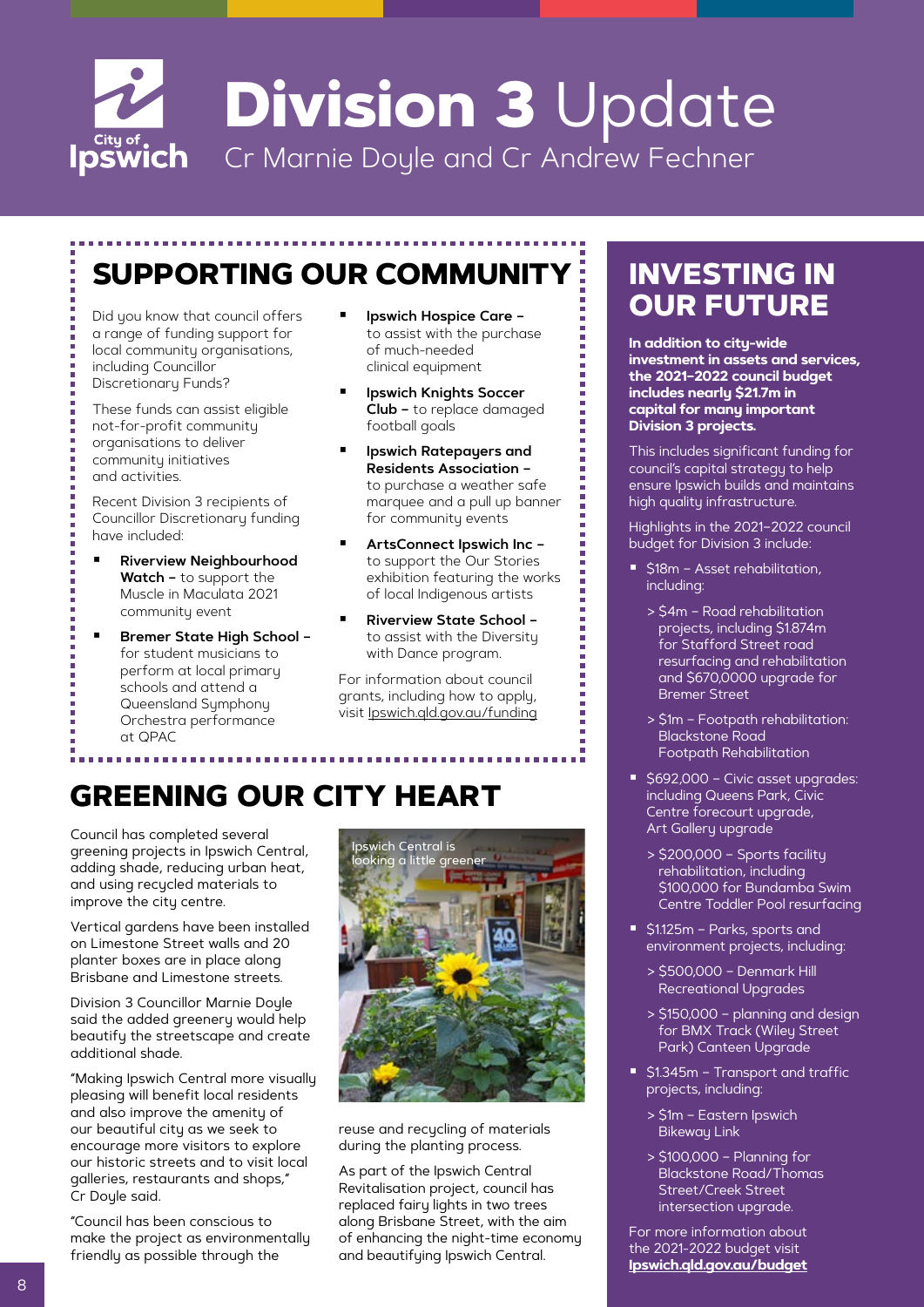September 2021 9 September 2021

**Division 3 stretches from One Mile and Leichhardt in the west to parts of Redbank in the east, and includes Booval, Bundamba, Collingwood Park, Dinmore, Eastern Heights, Riverview, Silkstone, Woodend and more.**



### **IN BRIEF**

#### **Parks ready for play**

With the cooler months behind us, it's a great time to get out and enjoy our wonderful local parks. Over the past few months, council crews have provided new layers of organic mulch softfall to 106 playgrounds across Ipswich, including many in Division 3. While there, crews also trimmed branches and ensured concrete paths were clear. North Booval's MJ Kinnane Park was one to benefit, receiving new softfall in the playground area to provide a comfy and safe landing for little humans.

#### **Boost for Bremer**

The town reaches of the Bremer River are a little lovelier with the removal of 75 shopping trolleys over three clean-up events held throughout the past year. Council is committed to improving the natural environment and local amenity for the community. It is illegal for a shopping trolley to be removed from a retail premises, with on-the-spot fines applicable.

#### **Speak with your councillors**

Community Matters catch-ups are another opportunity to speak with your councillors about council issues, activities, and projects. Look for your Division 3 councillors at Booval Fair, Collingwood Plaza, Ipswich Central Library, Leichhardt One Mile Community Centre, Redbank Plaza, and Riverview Community Centre. Dates and times are available at [Ipswich.qld.gov.au/](http://Ipswich.qld.gov.au/communitymatters) [communitymatters](http://Ipswich.qld.gov.au/communitymatters)

### **SMOOTHER RIDE FOR IPSWICH ROAD USERS**

Ipswich road users will have noticed a smoother ride along two busy Division 3 roads with resurfacing works now complete at Roseberry Parade, Woodend and Brisbane Road, Redbank.

The Roseberry Parade works included road reconstruction, sewerage upgrades, and new line markings. To help minimise impact on school traffic, council commenced and completed this project during the winter school holidays.

The Brisbane Road repairs took place between Mine and Bridge streets, with the works aiming to improve the surface of this busy road and address drainage issues. Works included excavation of the existing road surface, placing of new road gravel, sealing the road surface, and replacing some sections of kerb and channel.

Councillor Marnie Doyle said the road resurfacing will improve comfort and safety for road users.

"Roseberry Parade and Brisbane Road are important roads, relied upon by residents and commuters, and these upgrades make them safer and more comfortable," Cr Doyle said.

"We're delighted that the significant upgrades are complete and sincerely thank residents, businesses, and road users for their patience.

Councillor Andrew Fechner said the new drainage on Brisbane Road will help the area better cope with heavy rainfall.

"The improved Brisbane Road drainage will help the area better cope with heavy rainfall and improve safety for residents, businesses, and road users," Cr Fechner said.

"The new drainage will also extend the lifespan of the road for many years."



### **CONTACT DETAILS**

**Cr Marnie Doyle Phone** (07) 3810 8194 **Mob** 0499 018 360 **Email** [marnie.doyle@ipswich.qld.gov.au](mailto:marnie.doyle@ipswich.qld.gov.au) **F** [MarnieDoyleDivision3](https://www.facebook.com/MarnieDoyleDivision3)

**Cr Andrew Fechner Phone** (07) 3810 8195 **Mob** 0499 016 787 **Email** [andrew.fechner@ipswich.qld.gov.au](mailto:andrew.fechner@ipswich.qld.gov.au) **F** [AndrewFechnerDiv3](https://www.facebook.com/AndrewFechnerDiv3)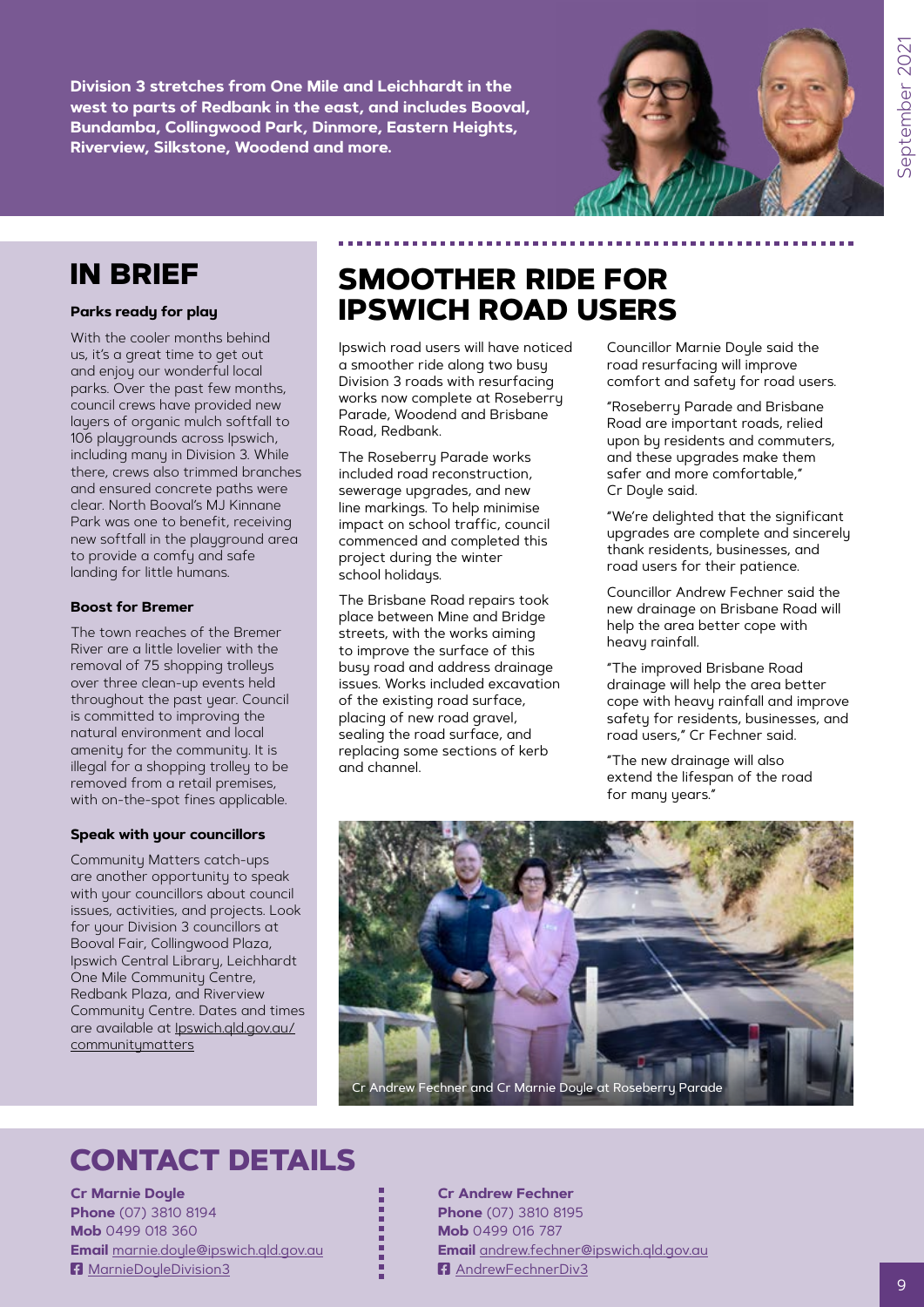

# **PLANNING FOR THE FUTURE**

the future and those who just like a splash will be considered as part of Ipswich City Council's master planning and design of the Rosewood Aquatic Centre.

"The current pool facilities have reached the end of their useful life so council this financial year and next is examining what the facility could look like," Division 4 Councillor Kate Kunzelmann said.

"The planning will inform council's investment in upgrades to the existing facility."

The Centre was opened in 1966 and last underwent repairs in 2019. With the population of Rosewood set to more than quadruple in the next two decades and no publicly available alternative in the area the new design will be vital.

"To meet the needs of the community, council is developing the Aquatic Facilities Action Plan and the Rosewood Centre falls under this plan," Division 4 Councillor Russell Milligan said.

"The new plan will guide the planning, delivery and promotion of quality facilities and programs for swim centres, swimming lagoon and water playgrounds across the region."

### **BAYS PUT BRAKE ON PARKING ISSUE**

There has been a marked improvement in parking on a local street near a busy Ipswich high school after the introduction of designated parking bays.

Division 4 Councillor Russell Milligan said he was pleased with the result on Vogel Road at Brassall near Ipswich State High School.

"Community concerns were raised earlier this year about some motorists visiting the school parking too close to residential driveways, impacting residents coming and going from their homes," Cr Milligan said.

"I asked council's traffic engineers to investigate the situation to see if a solution could be found.

"An on-site investigation confirmed the issue, which was particularly prominent during peak school pickup and drop-off times."

To alleviate the problem, Ipswich City Council marked parking bays along Vogel Road between Leahy Street and the rear entrance to Ipswich State High School.



Cr Russell Milligan with parking bays on Vogel Road at Brassall

"This is a simple and cost-effective solution which has delivered important access and safety improvements for local residents and motorists," Division 4 Councillor Kate Kunzelmann said.

"It is a wonderful example of what can be achieved when council and the community work together to achieve positive outcomes."

### **SUPPORTING**  The needs of swimming stars of **With the population of Rosewood OUR GROWTH**

**In addition to city-wide investment in assets and services, the 2021–2022 council budget includes over \$4.8m in capital for many important projects in Division 4.**

This includes significant funding for council's capital strategy to help ensure Ipswich builds and maintains high quality infrastructure.

Highlights in the 2021–2022 budget for Division 4 include:

- **52.28m Asset rehabilitation,** including:
	- > \$663,000 Rosewood Showground Amenity Block
	- > \$494,000 sealed road rehabilitation projects
	- > \$408,000 Sutton Park Skate Facility
- $\approx$  \$425, 000 local drainage and flood mitigation works
- $\blacktriangleright$  \$150,000 Rosewood Library upgrades
- $\blacksquare$  \$1.289m Parks, sports and environment projects, including:
	- > \$745,000 Sutton Park Skate Facility Upgrade
	- > \$200,000 Rosewood Showgrounds – New Amenities and BBQ Hut
	- > \$100,000 Tivoli Sporting Complex upgrade
- S672,000 Transport and traffic projects, including:
	- $> $306.000 -$ Pine Mountain Road
	- > \$150,000 Brassall Bikeway Stage 6a – Pathway Connection Stage 1 to Riverlink.

For more information about the 2021-2022 budget visit **[Ipswich.qld.gov.au/budget](http://Ipswich.qld.gov.au/budget)**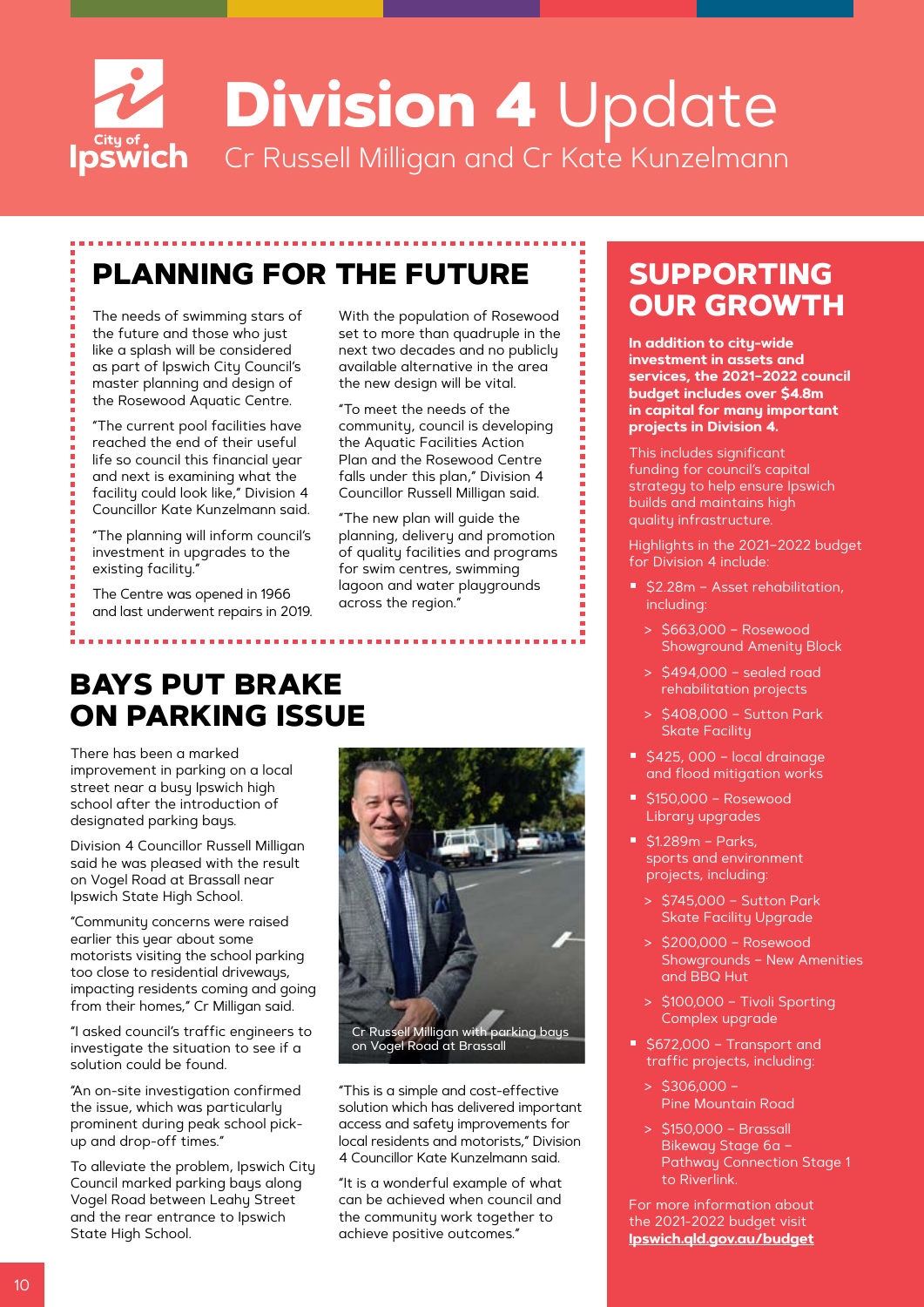**Division 4 stretches from Woolshed in the west to Barellan Point in the east, and includes Rosewood, Brassall, Amberley, Pine Mountain, Yamanto, Karalee, Marburg and more.** 



### **IN BRIEF**

#### **Suppressant trial**

As part of council's commitment to improving the local road network, a dust suppression trial will be carried out at Walloon this financial year. The works will extend from Haigslea Amberley Road to the end of the existing formed road on Hodgsons Road and along the entire length of the formed road on Budd Lane. The trial includes a dust suppression bitumen seal to the existing gravel surface.

#### **Reserve upgrade on way**

Design is underway for new change rooms to be built to replace the existing facilities within Blue Gum Reserve at Karalee. Under council's three-year capital works program, construction is expected in the 2022–2023 financial year. This is certainly something for reserve users to look forward to! Keep your eye on council's civic projects page online for updates as the design progresses.

#### **Share your concerns**

Ipswich City Councillors are coming to you, in your community regularly throughout the year as part of a commitment to engaging the community. Community Matters catch-ups offer an opportunity to discuss important issues in your area, provide feedback on projects and have a say about community engagement initiatives council is undertaking. To find out more head to [Ipswich.qld.gov.au/](http://Ipswich.qld.gov.au/communitymatters) **[communitymatters](http://Ipswich.qld.gov.au/communitymatters)** 

### **LOBLEY PARK LOOKING LOVELY**

**If you haven't been to Lobley Park on Warwick Road at Churchill of late, you're in for a treat when you next visit.**

Council recently completed improvements to the much-loved park, and they are ready for residents to enjoy.

The works completed included replacing the existing timber bollards with a 1.2m high aluminium fence and new signage at the park's entrance.

Landscaping was also undertaken including upgrading the existing park gardens and replanting in selected areas.

Lobley Park is renowned for its mock cargo plane play space and imitation air-traffic control tower alongside other attractions including parachute swings and a barbecue area.

Division 4 Councillor Russell Milligan said the city's parks were an asset to the community.

"This iconic Ipswich park with its aviation-themed playground is a family favourite," Cr Milligan said.

"These upgrades are important as council continues to deliver community facilities suitable to our growing community."

Division 4 Councillor Kate Kunzelmann said the upgrades were a welcome addition to the park.

"These upgrades will benefit local families now and for many years to come," Cr Kunzelmann said.

"There is no shortage of fun to be had at Lobley Park and I encourage local families to visit the park to enjoy the new and improved facilities.

"The spring months are a great time to get out and about and enjoy the many wonderful parks right across Ipswich."

This project was developed with the support of the Queensland Government under the Unite and Recover Community Stimulus Package in association with Ipswich City Council.



### **CONTACT DETAILS**

**Cr Russell Milligan Phone** (07) 3810 8197 **Email** [russell.milligan@ipswich.qld.gov.au](mailto:russell.milligan@ipswich.qld.gov.au) **F** [RussellMilliganIpswich](https://www.facebook.com/RussellMilliganIpswich)

**Cr Kate Kunzelmann Phone** (07) 3810 8196 **Mob** 0499 014 884 **Email** [kate.kunzelmann@ipswich.qld.gov.au](mailto:kate.kunzelmann@ipswich.qld.gov.au) **F** [CouncillorKateKunzelmann](https://www.facebook.com/CouncillorKateKunzelmann)